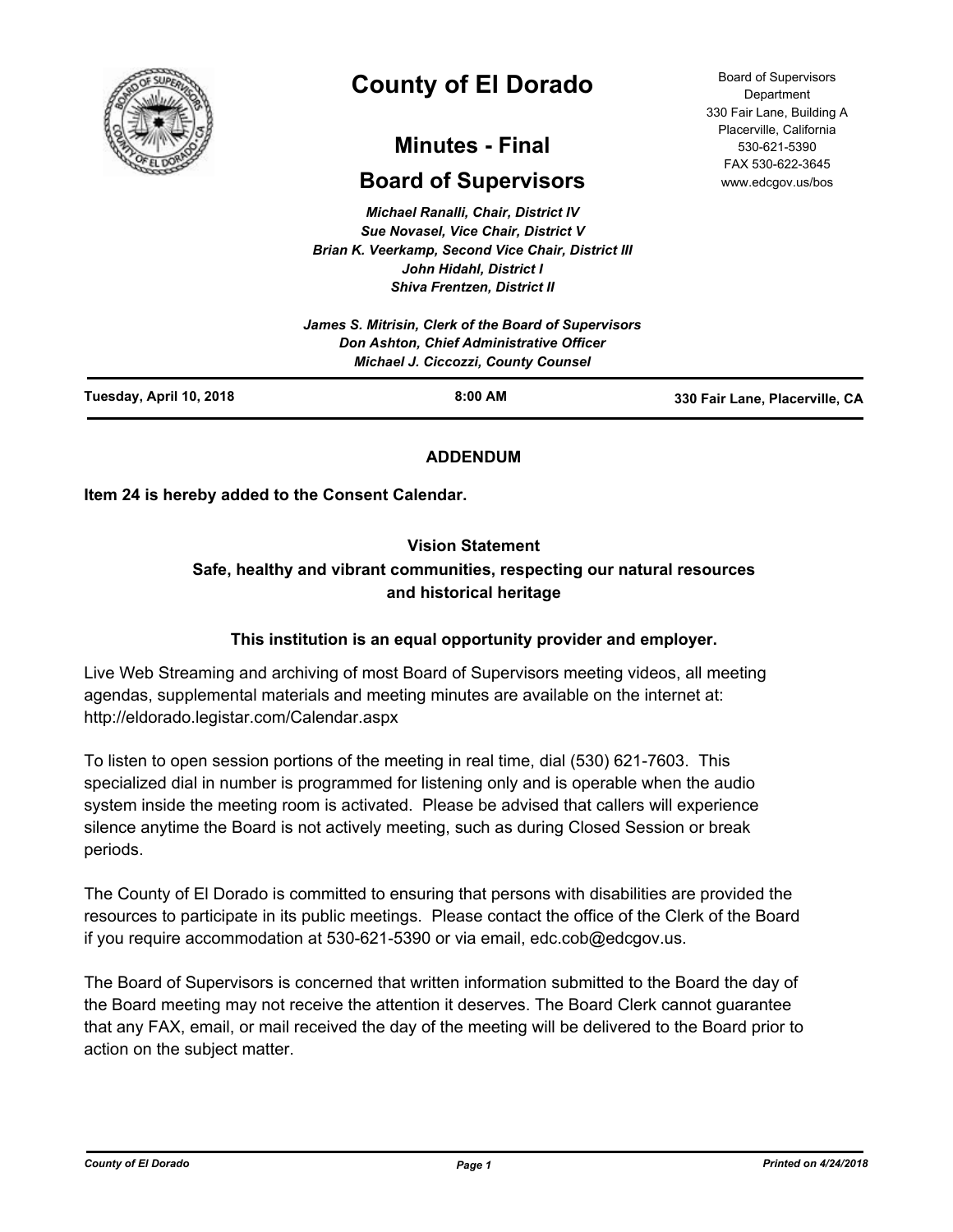The Board meets simultaneously as the Board of Supervisors and the Board of Directors of the Air Quality Management District, In-Home Supportive Services, Public Housing Authority, Redevelopment Agency and other Special Districts.

For Purposes of the Brown Act § 54954.2 (a), the numbered items on this Agenda give a brief description of each item of business to be transacted or discussed. Recommendations of the staff, as shown, do not prevent the Board from taking other action.

Materials related to an item on this Agenda submitted to the Board of Supervisors after distribution of the agenda packet are available for inspection during normal business hours in the public viewing packet located in Building A, 330 Fair Lane, Placerville or in the Board Clerk's Office located at the same address. Such documents are also available on the Board of Supervisors' Meeting Agenda webpage subject to staff's ability to post the documents before the meeting.

#### **PROTOCOLS FOR PUBLIC COMMENT**

Public comment will be received at designated periods as called by the Board Chair.

Public comment on items scheduled for Closed Session will be received before the Board recesses to Closed Session.

Except with the consent of the Board, individuals shall be allowed to speak to an item only once.

On December 5, 2017 the Board adopted the following protocol relative to public comment periods:

Time for public input will be provided at every Board of Supervisors meeting. Individuals will have three minutes to address the Board. Individuals authorized by organizations will have three minutes to present organizational positions and perspectives and may request additional time, up to five minutes. At the discretion of the Board, time to speak by any individual may be extended.

A total of 20 minutes will be allocated for public comment during Open Forum and for each agenda item to be discussed. Public comment on certain agenda items designated and approved by the Board may be treated differently with specific time limits per speaker or a limit on the total amount of time designated for public comment. It is the intent of the Board that quasi-judicial matters have additional flexibility depending upon the nature of the issue.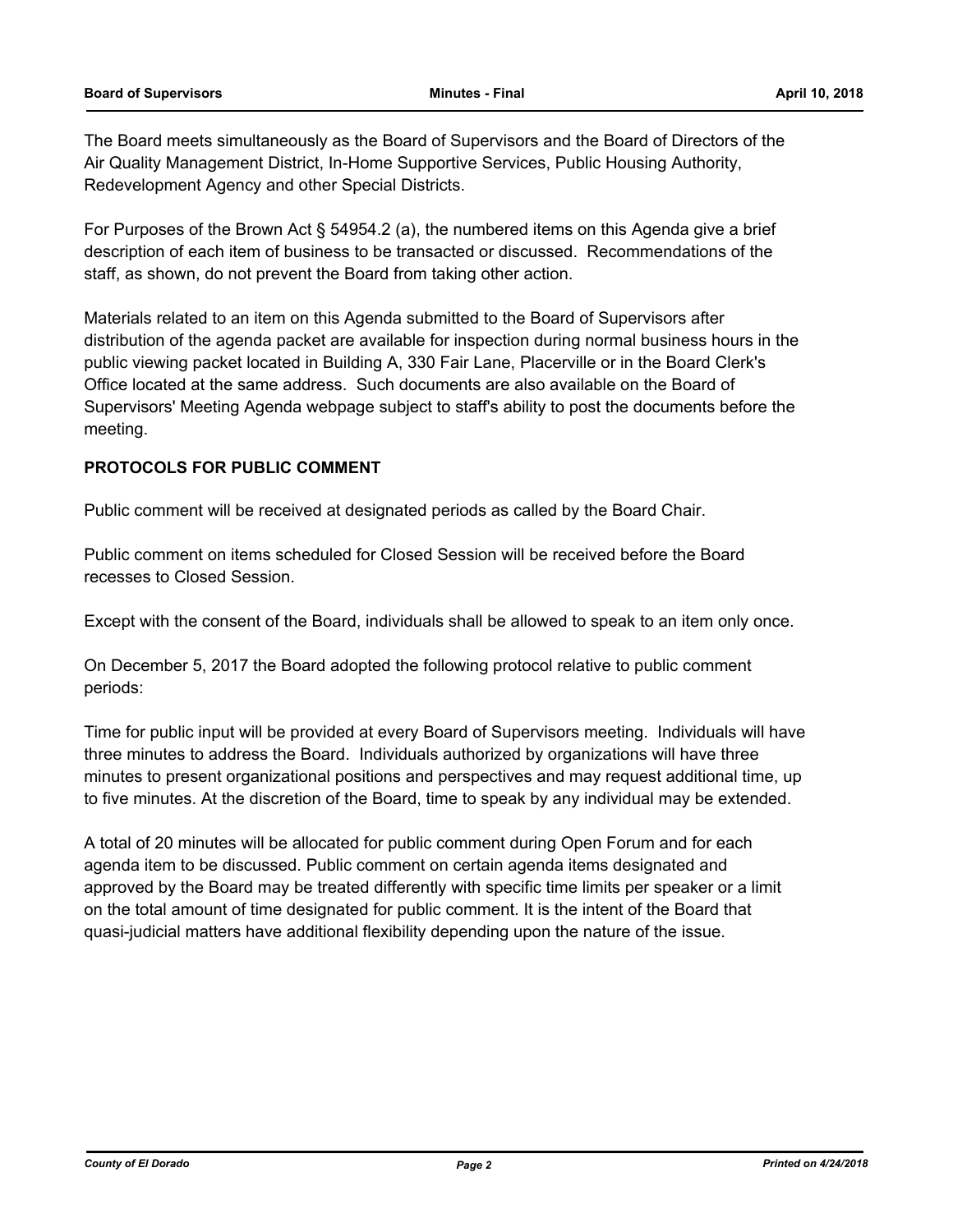Individual Board members may ask clarifying questions but will not engage in substantive dialogue with persons providing input to the Board.

If a person providing input to the Board creates a disruption by refusing to follow Board guidelines, the Chair of the Board may take the following actions.

Step 1. Request the person adhere to Board guidelines. If the person refuses, the Chair may ask the Clerk to turn off the speaker's microphone.

Step 2. If the disruption continues, the Chair may order a recess of the Board meeting.

Step 3. If the disruption continues, the Chair may order the removal of the person from the Board meeting.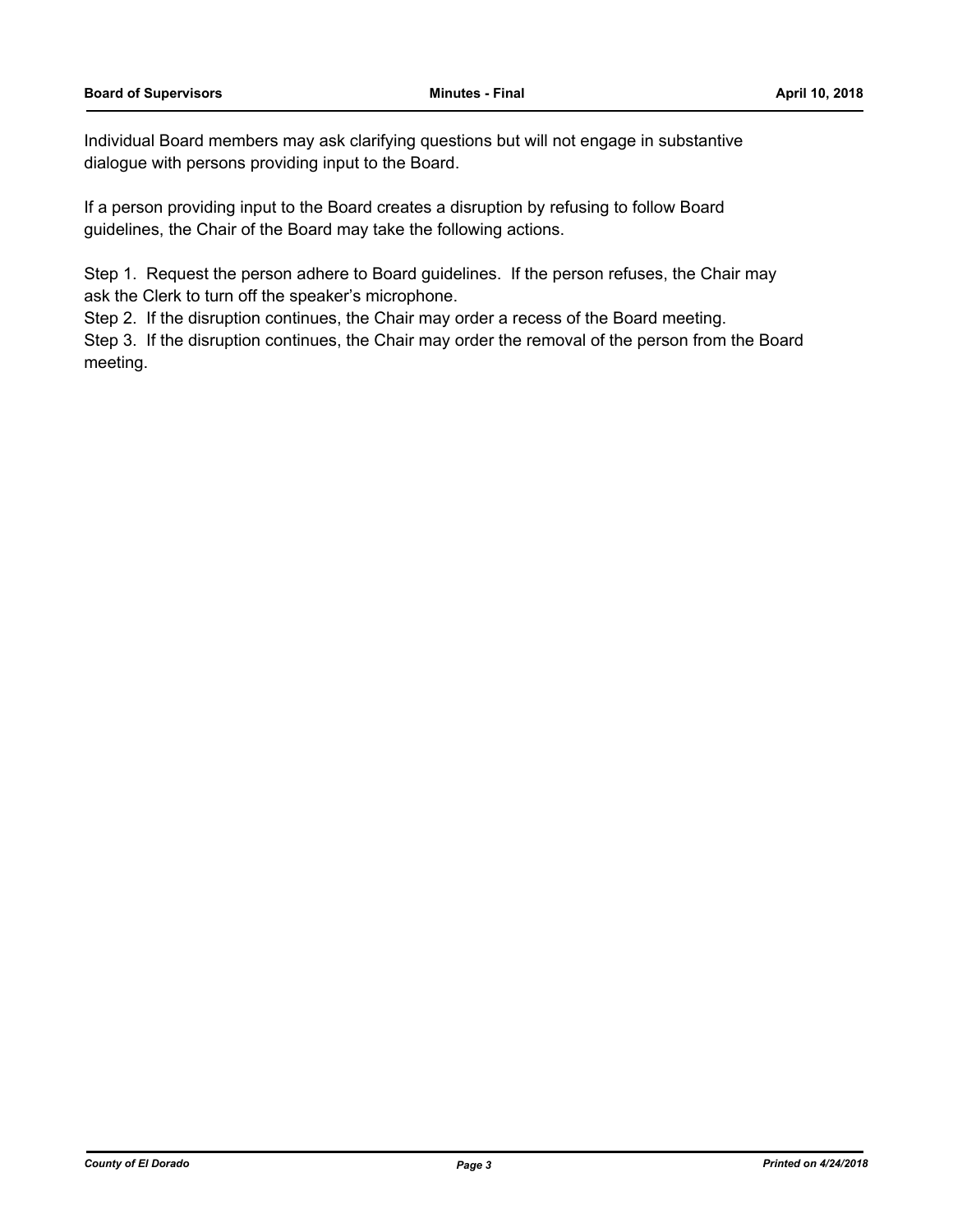#### **8:02 A.M. - CALLED TO ORDER AND RECESSED TO CLOSED SESSION**

- Present: 4 Supervisor Veerkamp, Supervisor Frentzen, Supervisor Ranalli and Supervisor Hidahl
- **Absent:** 1 Supervisor Novasel

#### **8:37 A.M. - RECONVENED TO OPEN SESSION AND CLOSED SESSION REPORTS**

- Supervisor Veerkamp, Supervisor Frentzen, Supervisor Ranalli and Supervisor Hidahl **Present:** 4 -
- **Absent:** 1 Supervisor Novasel

#### **INVOCATION AND PLEDGE OF ALLEGIANCE TO THE FLAG**

**Father Sean Cox of the Faith Episcopal Church gave the Invocation. Supervisor Veerkamp led the Pledge of Allegiance to the Flag.**

#### **ADOPTION OF THE AGENDA AND APPROVAL OF CONSENT CALENDAR**

**A motion was made by Supervisor Frentzen, seconded by Supervisor Veerkamp to Adopt the Agenda and Approve the Consent Calendar with the following changes: Supervisor Frentzen registered a No vote on item 2. Pull items 10 and 24 for discussion.**

- **Yes:** 4 Veerkamp, Frentzen, Ranalli and Hidahl
- Absent: 1 Novasel

The Board may make any necessary additions, deletions or corrections to the agenda including moving items to or from the Consent Calendar and adopt the agenda and the Consent Calendar with one single vote. A Board member may request an item be removed from the Consent Calendar for discussion and separate Board action. At the appropriate time as called by the Board Chair, members of the public may make a comment on matters on the Consent Calendar prior to Board action.

#### **OPEN FORUM**

*Public Comment: K. Payne, T. Kayes*

#### [18-0621](http://eldorado.legistar.com/gateway.aspx?m=l&id=/matter.aspx?key=23966) OPEN FORUM (See Attachment)

Open Forum is an opportunity for members of the public to address the Board of Supervisors on subject matter that is not on their meeting agenda and within their jurisdiction. Public comments during Open Forum are limited to three minutes per person. Individuals authorized by organizations will have three minutes to present organizational positions and perspectives and may request additional time, up to five minutes. The total amount of time reserved for Open Forum is 20 Minutes.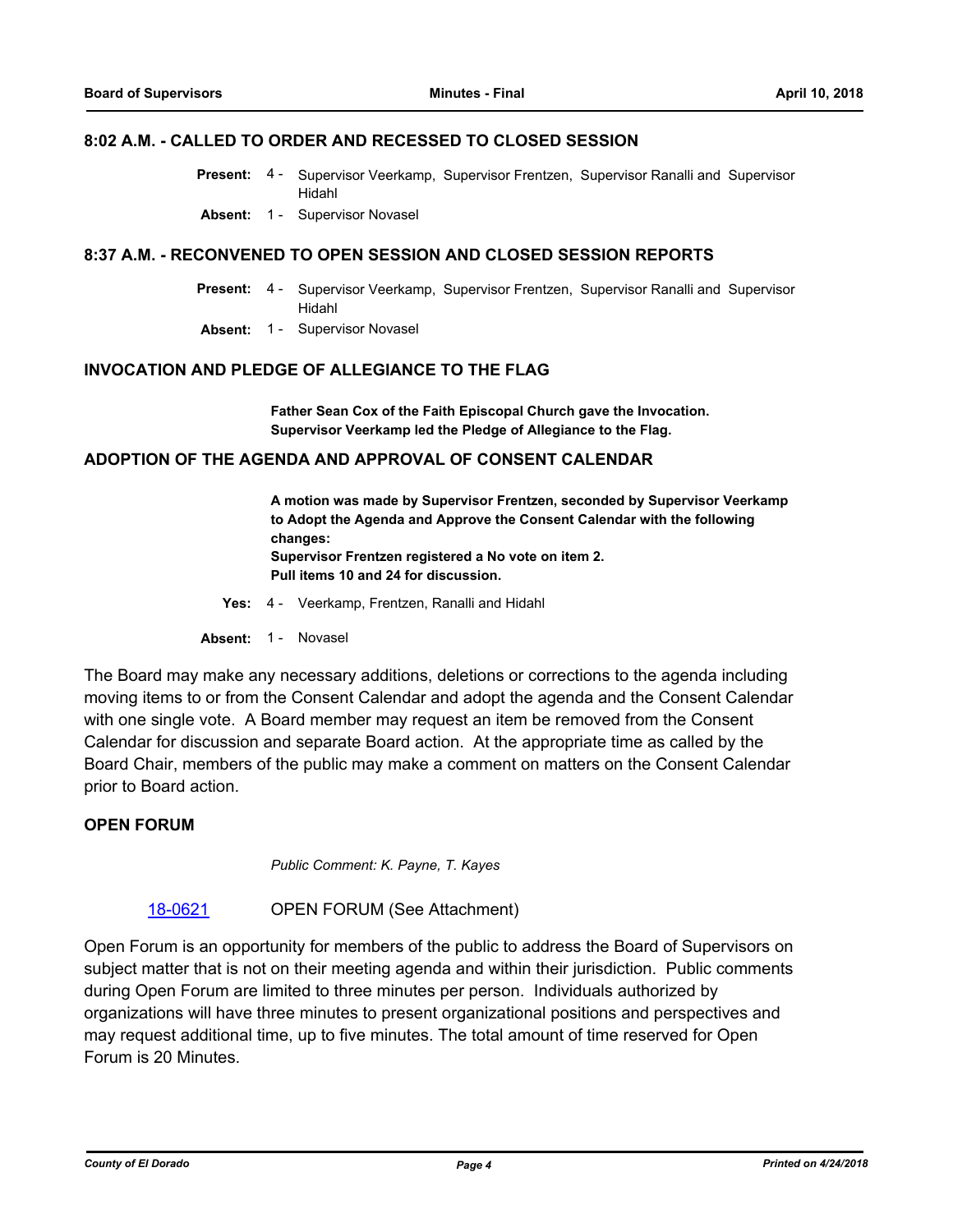#### **CONSENT CALENDAR**

**1.** [18-0550](http://eldorado.legistar.com/gateway.aspx?m=l&id=/matter.aspx?key=23895) Clerk of the Board recommending the Board approve the Minutes from the regular meeting of the Board of Supervisors on April 3, 2018.

**This matter was Approved on the Consent Calendar.**

#### **GENERAL GOVERNMENT - CONSENT ITEMS**

**2.** [18-0525](http://eldorado.legistar.com/gateway.aspx?m=l&id=/matter.aspx?key=23870) Chief Administrative Officer and Auditor-Controller recommending the Board extend the stipend of \$468.92 per pay period to Mr. Pierson for his continued role as the contract administrator of the Tyler Contract (e.g., FENIX) and as an Executive Sponsor of the FENIX project, through the last full pay period in December 2018.

**FUNDING:** General Fund.

**This matter was Approved on the Consent Calendar. Supervisor Frentzen registered a No vote on this matter.**

**3.** [18-0547](http://eldorado.legistar.com/gateway.aspx?m=l&id=/matter.aspx?key=23892) Chief Administrative Office recommending the Board: 1) Approve and authorize the Chair to sign a letter of endorsement supporting Assembly Bill (AB) 2596, an act relating to economic development and requiring the Governor's Office of Business and Economic Development to lead the preparation of a California Economic Development Strategic Plan; and 2) Adopt and authorize the Chair to sign Resolution **057-2018** further exemplifying the County's support of the California Legislature and Governor's adoption of California AB 2596.

#### **FUNDING:** N/A

**This matter was Approved and Resolution 057-2018 was Adopted upon Approval of the Consent Calendar.**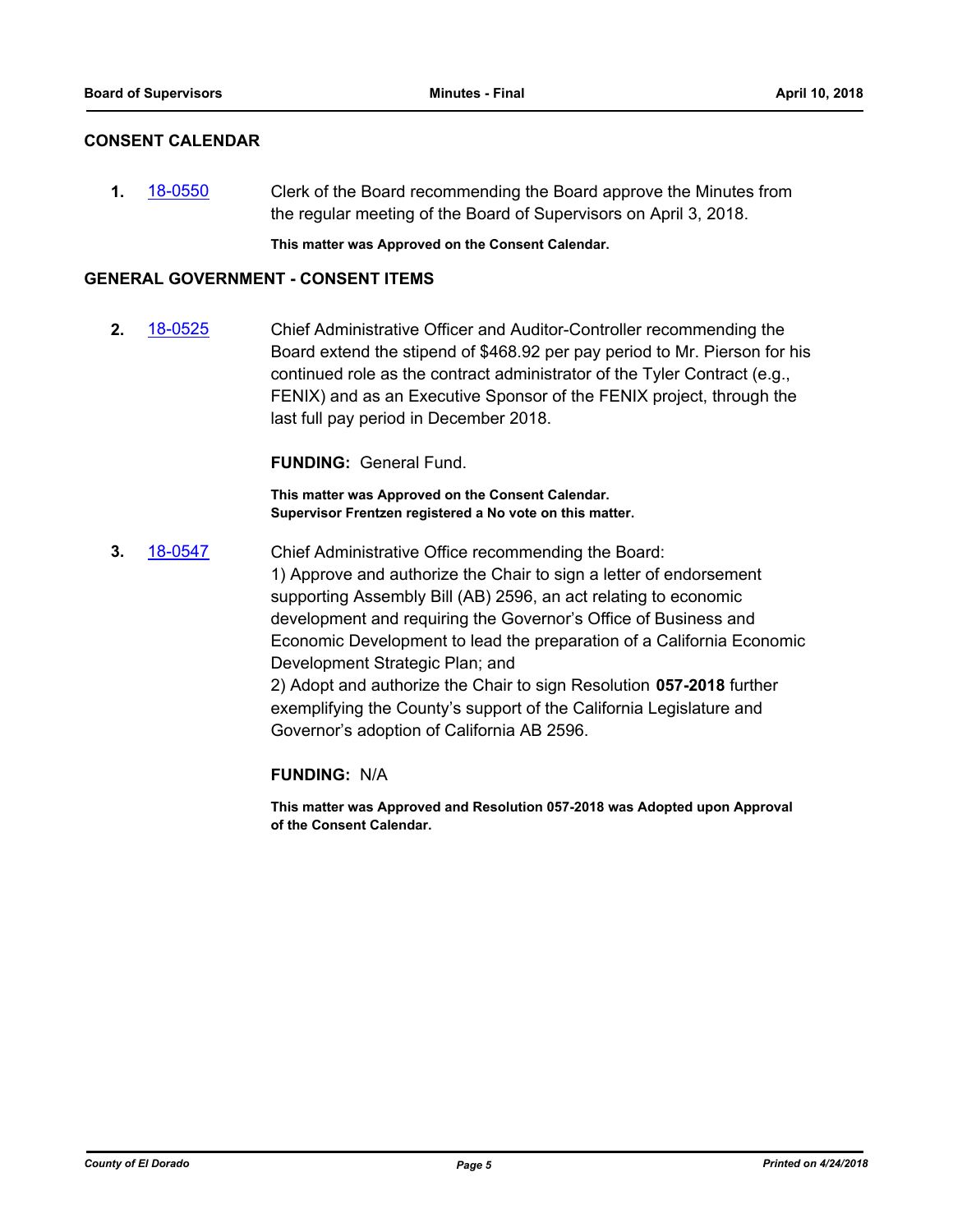**4.** [18-0421](http://eldorado.legistar.com/gateway.aspx?m=l&id=/matter.aspx?key=23766) Chief Administrative Office, Procurement and Contracts Division, recommending the Board: 1) Approve and authorize the Purchasing Agent to sign Agreement 2754 with RELX, Inc. (dba LexisNexis) in the amount of \$65,775 with an effective date retroactive to January 1, 2018 through December 31, 2020 for the provision of web based electronic information library services; 2) Authorize the Purchasing Agent to sign Schedule A documents for additional services that do not increase the total not to exceed amount of the Agreement; and

> 3) Authorize the Purchasing Agent to further extend and increase the Agreement should the State of California Department of General Services (DGS) exercise its options to extend for two (2) additional one (1) year periods, provided that funding has been included in the County budget.

**FUNDING:** General and Non-General Funds.

**This matter was Approved on the Consent Calendar.**

**5.** [18-0486](http://eldorado.legistar.com/gateway.aspx?m=l&id=/matter.aspx?key=23831) Chief Administrative Office, Procurement and Contracts Division, recommending the Board approve and authorize Purchasing Agent to sign Amendment III to Agreement 271-S1310 (FENIX 525), with Hilltop Tree Service, to provide certified arborist services and reports, and tree and brush cutting services for matters of public safety on an "as requested" basis to County departments, increasing the total not to exceed amount of the Agreement by \$50,000 for a new total not to exceed amount of \$212,196, with no change to the term of the Agreement.

**FUNDING:** General Fund (50%) and Road Fund (50%).

**This matter was Approved on the Consent Calendar.**

**6.** [18-0512](http://eldorado.legistar.com/gateway.aspx?m=l&id=/matter.aspx?key=23857) Human Resources Department recommending the Board approve and authorize the Chair to sign Resolution **055-2018** adopting the revised salary for the Information Technology Specialist II classification.

**FUNDING:** General Fund.

**Resolution 055-2018 was Adopted upon Approval of the Consent Calendar.**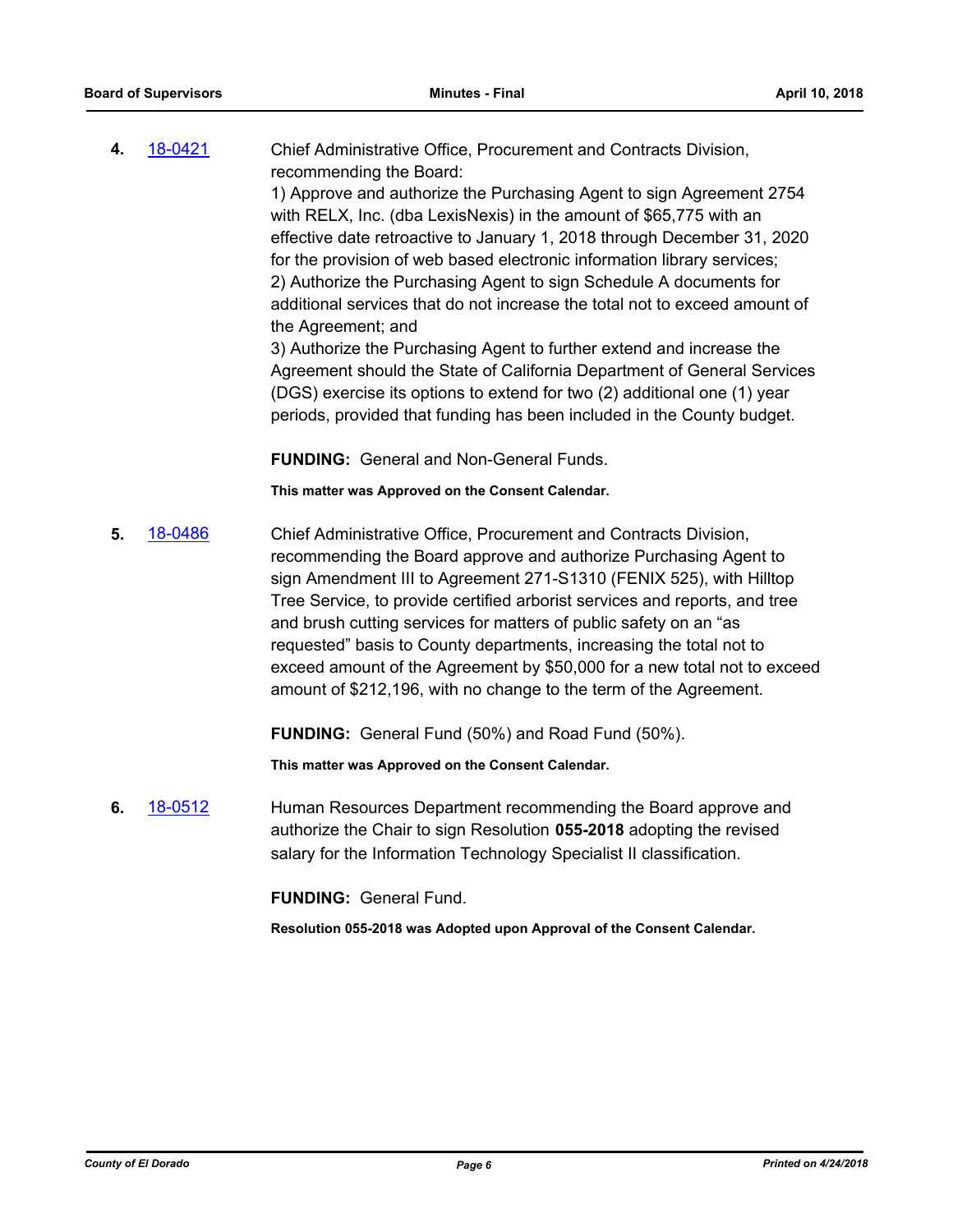**7.** [18-0528](http://eldorado.legistar.com/gateway.aspx?m=l&id=/matter.aspx?key=23873) Supervisor Frentzen recommending the Board approve and authorize the Chair to sign Resolution **053-2018** permitting J&M Displays West to conduct a firework display at the Cameron Park Lake on Saturday, June 30, 2018, as part of the Cameron Park Community Services District's 18th Annual Summer Spectacular event, contingent upon full compliance of necessary requirements, insurance, contracts and permits as deemed necessary by the fire control authorities and the various agencies.

**Resolution 053-2018 was Adopted upon Approval of the Consent Calendar.**

**8.** [16-0305](http://eldorado.legistar.com/gateway.aspx?m=l&id=/matter.aspx?key=20961) Supervisor Ranalli recommending the Board find that a state of emergency continues to exist in El Dorado County as a result of unprecedented tree mortality due to drought conditions and related bark beetle infestations. (Cont. 4/3/18, Item 17)

**This matter was Approved on the Consent Calendar.**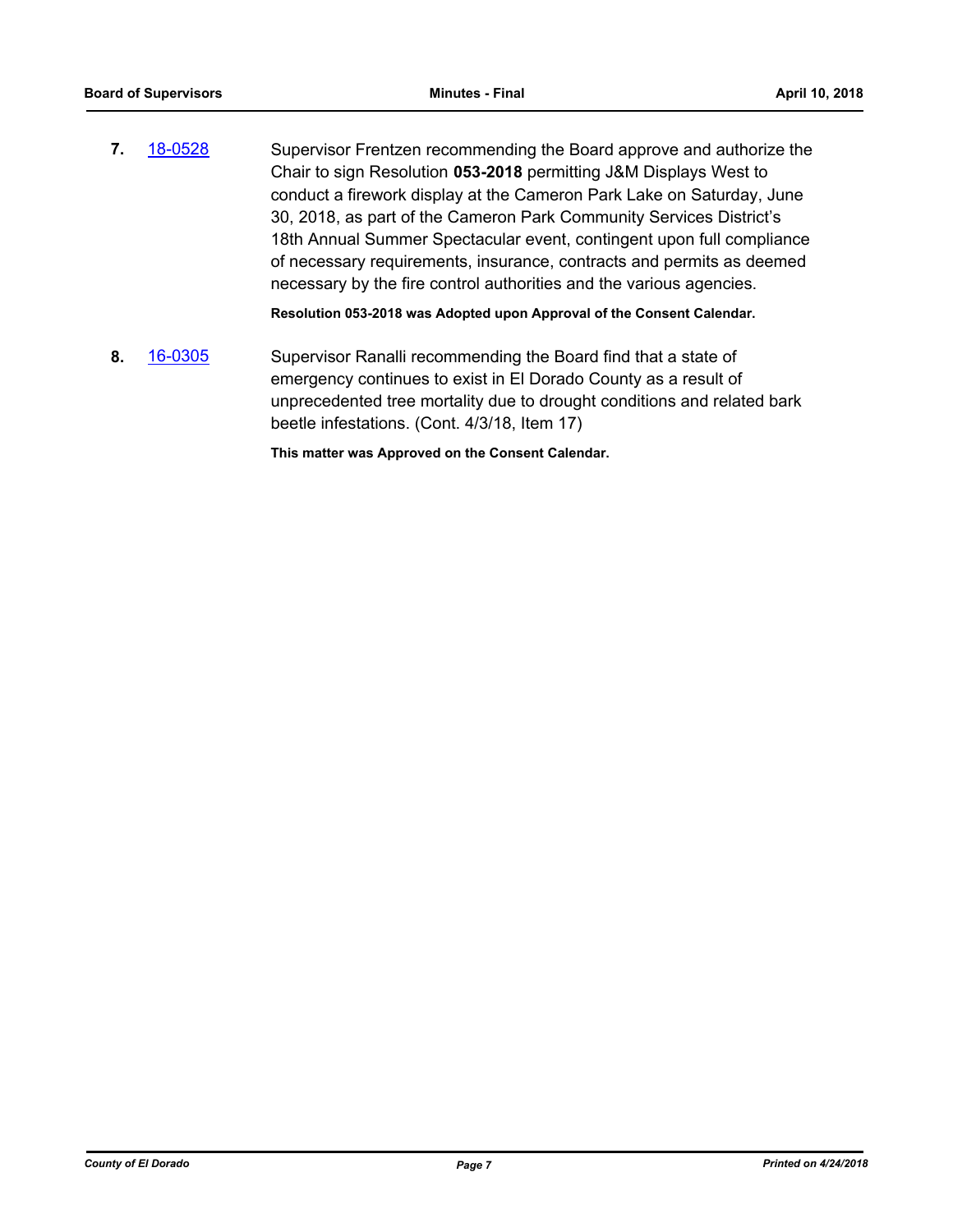#### **LAND USE AND DEVELOPMENT - CONSENT ITEMS**

**9.** [17-0927](http://eldorado.legistar.com/gateway.aspx?m=l&id=/matter.aspx?key=22870) Community Development Services, Department of Transportation, recommending the Board consider the following for acquiring right of way for the Silver Springs Parkway to Bass Lake Road (south segment) Project CIP 76108:

> 1) Approve and authorize the Chair to sign the Acquisition Agreement for Public Purposes and the Certificates of Acceptance accepting a Grant Deed, Grant of Slope and Drainage Easement, and a Temporary Construction Easement from Daniel Pierce, a married man, as his sole and separate property, as to an undivided 50% interest and Emily Duby-Pierce, a married woman, as her sole and separate property, as to an undivided 50% interest, together as tenants in common for Assessor's Parcel Number 115-030-15. The Fee and Easement acquisitions provide right-of-way necessary to construct the Project, at a cost of \$86,300; and 2) Authorize the Department of Transportation Director, or designee, to execute the escrow instructions and any other related escrow documents pertaining to the transaction, including payment of title and escrow fees, which are estimated to be \$2,500; and

3) Authorize the Department of Transportation Director or designee to extend the date of closure of escrow upon mutual agreement of both parties if necessary.

**FUNDING:** Developer Advanced TIM fees (52.6% - Local), Traffic Impact Mitigation Fees (14.9% - Local), Developer Funds (32.1% - Local), and Road Fund/Discretionary (.4% - Local).

**This matter was Approved on the Consent Calendar.**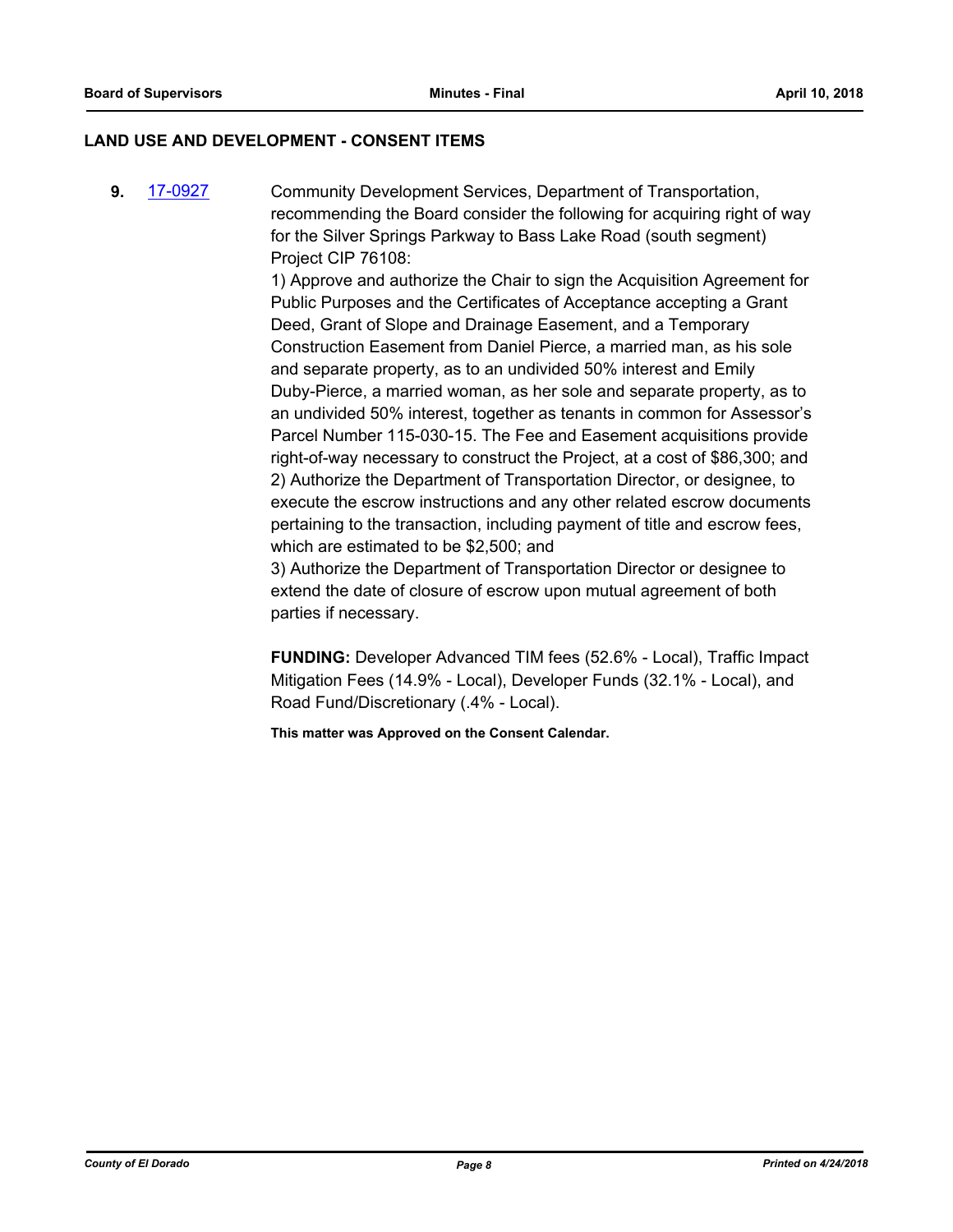**10.** [18-0404](http://eldorado.legistar.com/gateway.aspx?m=l&id=/matter.aspx?key=23749) Community Development Services, Department of Transportation, recommending the Board consider the following pertaining to the 2018 Elks Club Drive Emergency Road Repair Project, Contract PW 17-31191, CIP 78725, Contract 2455: 1) Award the Construction Contract to the lowest responsive, responsible

bidder, said bidder to be determined after the bid opening on March 29, 2018;

2) Approve and authorize the Chair to sign the Construction Contract, subject to review and approval by County Counsel and Risk Management; and

3) Authorize the Director of Transportation to sign an Escrow Agreement, if requested by the Contractor and in accordance with Public Contract Code Section 22300, for the purpose of holding Contract retention funds.

**FUNDING:** Federal Highway Administration (88.53% - Federal), California Disaster Assistance Act (8.60% - State), and Local Discretionary Funds. (2.87% - Local, Road Fund).

**A motion was made by Supervisor Veerkamp, seconded by Supervisor HIdahl to Approve this matter.**

- **Yes:** 4 Veerkamp, Frentzen, Ranalli and Hidahl
- Absent: 1 Novasel
- 

**11.** [18-0417](http://eldorado.legistar.com/gateway.aspx?m=l&id=/matter.aspx?key=23762) Community Development Services, Planning and Building Department, recommending the Board approve and authorize the Chair to sign the Memorandum of Understanding with the California Tahoe Alliance to encourage coordinated guidance on state funding legislation and to provide a mechanism to apply for funding that supports a broad range of environmental, restoration, and water quality and supply projects while also supporting coordinated implementation of the Environmental Improvement Program.

**FUNDING:** Public Utility Franchise Fees. (No Federal Funds)

**This matter was Approved on the Consent Calendar.**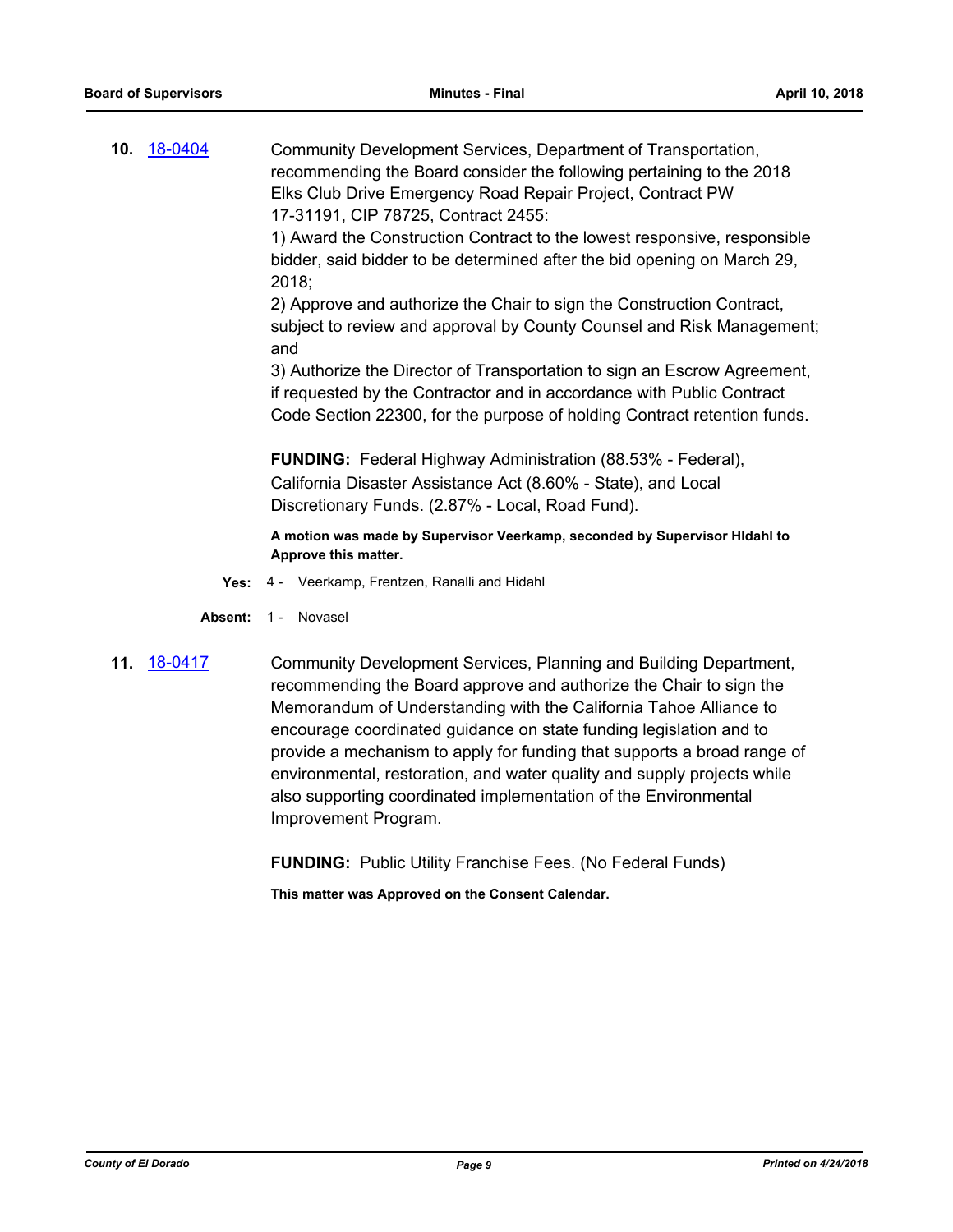#### **LAW AND JUSTICE - CONSENT ITEMS**

**12.** [18-0407](http://eldorado.legistar.com/gateway.aspx?m=l&id=/matter.aspx?key=23752) Sheriff's Office, in conjunction with the Probation Department, recommending the Board approve and authorize the Chair to sign Amendment I to Agreement 197-S1711 (386) with Tri-Signal Integration, Inc., to amend the Scope of Services removing annual testing, inspections, monthly preventive maintenance, and repairs "as needed" on the CCTV Camera, Intercom, and Electronic Door Controls, amend Exhibit A, and to decrease the not to exceed amount to \$27,896.

**FUNDING:** General Fund.

**This matter was Approved on the Consent Calendar.**

#### **END CONSENT CALENDAR**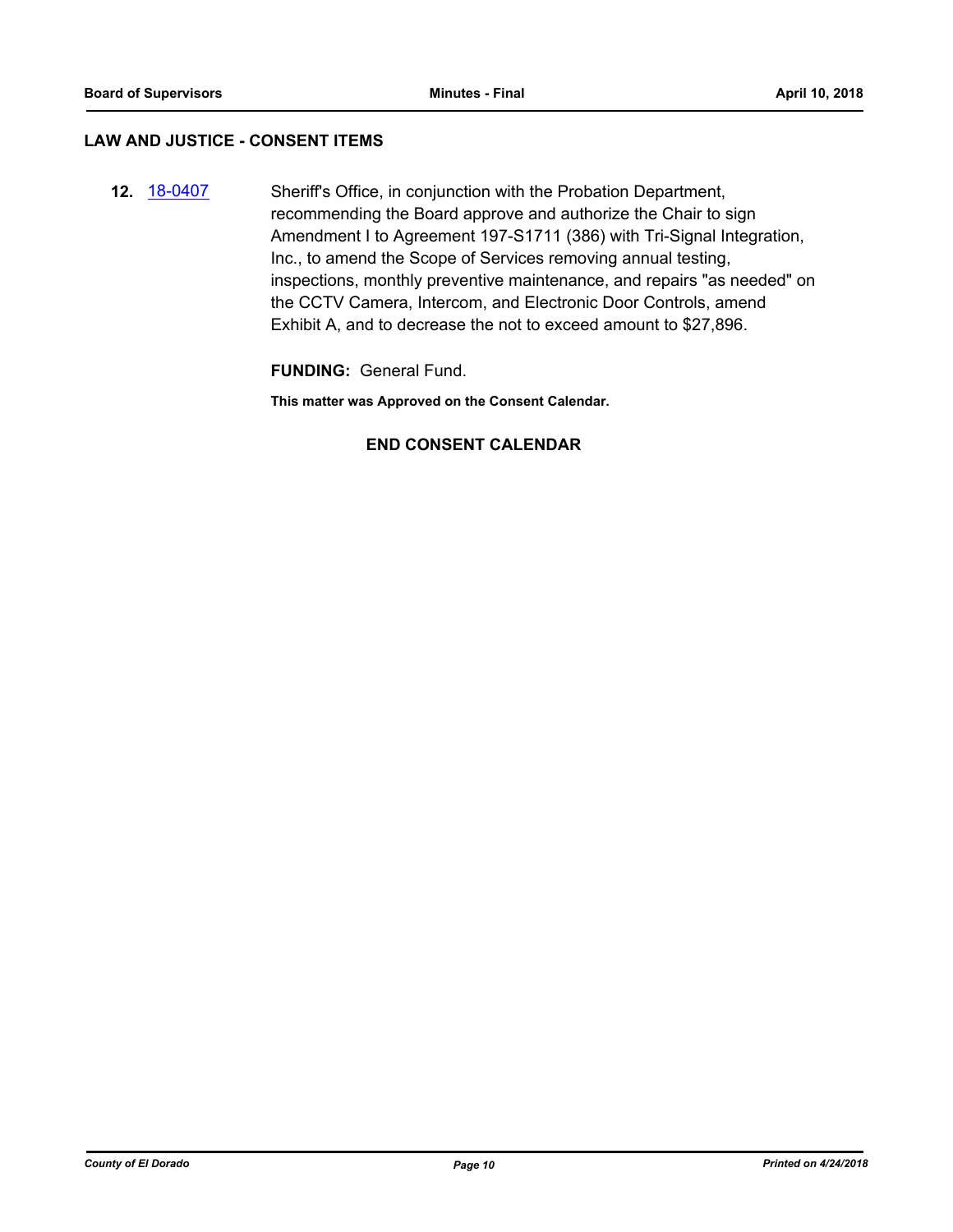#### **DEPARTMENT MATTERS (Items in this category may be called at any time)**

**13.** [18-0526](http://eldorado.legistar.com/gateway.aspx?m=l&id=/matter.aspx?key=23871) Clerk of the Board and the Placerville Airport and Georgetown Airport Advisory Committees recommending the Board adopt and authorize the Chair to sign Resolution **052-2018** thereby repealing Board Policy I-4, Placerville Airport Advisory Committee and Georgetown Airport Advisory Committee, and consolidate the two advisory committees to establish a County Airport Advisory Committee. (Est. Time: 10 Min.)

> **A motion was made by Supervisor Veerkamp, seconded by Supervisor Ranalli to Adopt Resolution 052-2018.**

- **Yes:** 4 Veerkamp, Frentzen, Ranalli and Hidahl
- Absent: 1 Novasel
- **14.** [18-0548](http://eldorado.legistar.com/gateway.aspx?m=l&id=/matter.aspx?key=23893) Chief Administrative Office recommending the Board 1) Approve a reorganization of the Information Technologies and Treasurer-Tax Collector office staffing, to centralize information technology staffing within the Information Technologies Department; 2) Adopt and authorize the Chair to sign Resolution **056-2018** amending the Authorized Personnel Allocation Schedule to reassign the two information technology positions currently allocated to the Treasurer-Tax Collector's Office to the Information Technologies Department, effective with the pay period beginning April 28, 2018;

3) Approve the related Budget Transfer (4/5 vote required to approve budget transfer document); and

4) Direct the Director of Information Technology to develop a service level agreement with the Treasurer-Tax Collector to reflect continued service to the Treasurer-Tax Collector's Office. (Est. Time: 15 Min.)

**FUNDING:** General Fund (no change).

**A motion was made by Supervisor Veerkamp, seconded by Supervisor Ranalli to Approve this matter and Adopt Resolution 056-2018 including the direction that Information Technology staff will remain in the Treasurer-Tax Collector's Office through December 2018 while the transition of these positions to Information Technology takes place.**

- **Yes:** 4 Veerkamp, Frentzen, Ranalli and Hidahl
- **Absent:** 1 Novasel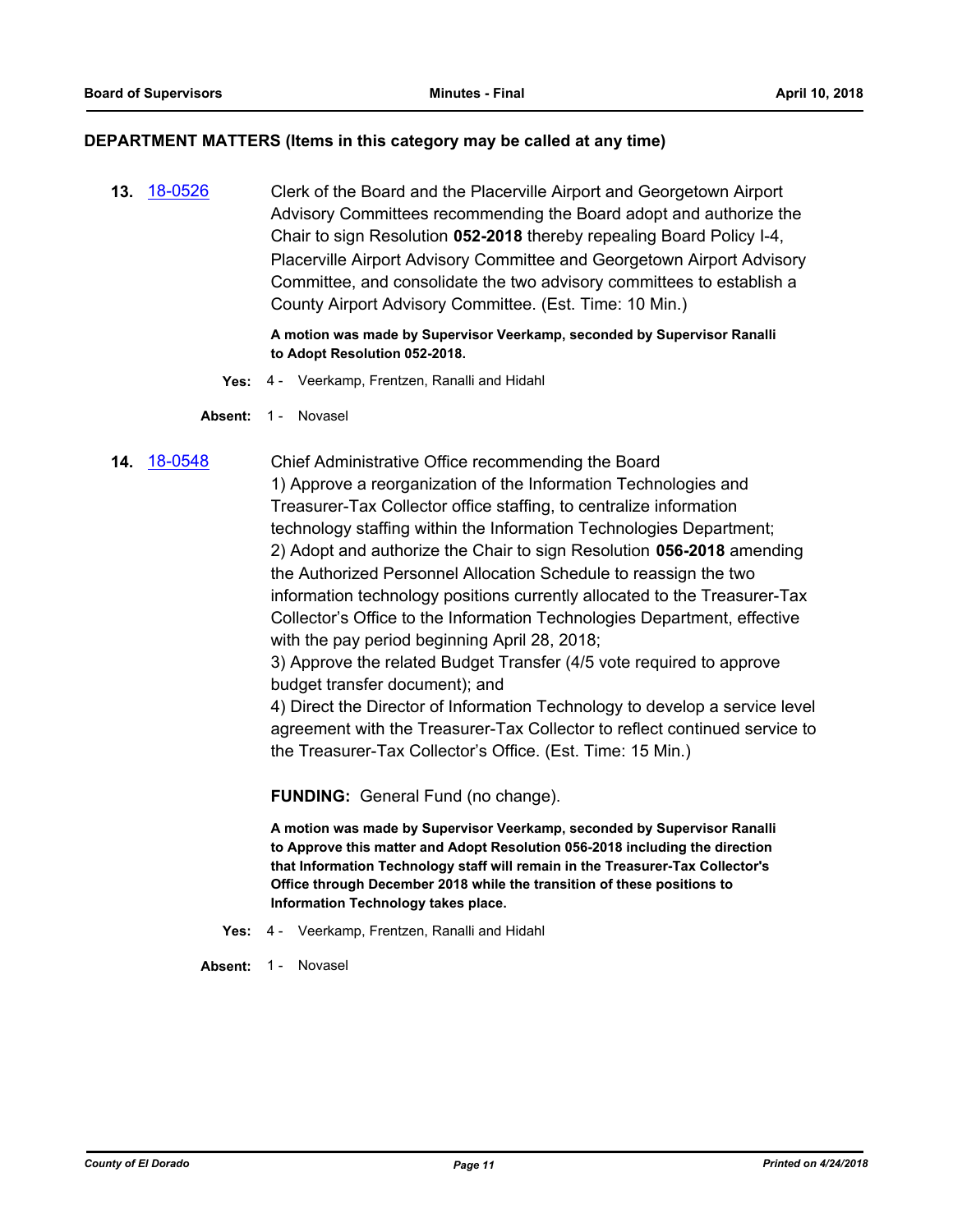**15.** [18-0420](http://eldorado.legistar.com/gateway.aspx?m=l&id=/matter.aspx?key=23765) Community Development Services, Planning and Building Department, recommending the Board receive and file an informational presentation on the recently developed Storm Water Resource Plan for the West Slope. (Est. Time: 15 Min.)

**FUNDING:** No funding associated with this item.

*Public Comment: T. Kayes, M. Egert*

#### **Received and Filed.**

**16.** [18-0536](http://eldorado.legistar.com/gateway.aspx?m=l&id=/matter.aspx?key=23881) Supervisor Ranalli recommending the Board: 1) Approve the **Introduction** (First Reading) of Ordinance **5084** amending Chapter 9.55 of the El Dorado County Ordinance Code pertaining to the Camping and Storage of Personal Property on Private and Public Property to prohibit camping at County cemeteries or property that was obtained to preserve the existing natural conditions or habitats, including but not limited to habitat for Pine Hill Endemics or Oak Woodlands, or as a means to mitigate impacts to such habitats or the environment from public works or development projects; and 2) Waive full reading of the Ordinance, read by title only, and continue this matter to April 24, 2018 for **Final Passage** (Second Reading). (Cont. 4/3/18, Item 18) (Est. Time: 5 Min.)

*Public Comment: T. Kayes*

**A motion was made by Supervisor Ranalli, seconded by Supervisor Hidahl to Approve this matter and Continue Ordinance 5084 to April 24, 2018 for Final Passage (Second Reading).**

- **Yes:** 4 Veerkamp, Frentzen, Ranalli and Hidahl
- Absent: 1 Novasel

### **9:30 A.M. - TIME ALLOCATION**

**17.** [18-0551](http://eldorado.legistar.com/gateway.aspx?m=l&id=/matter.aspx?key=23896) Board of Supervisors presenting awards to winners of the 23rd Annual Student Map Drawing Contest hosted by the County and sponsored by the local organization of professional Surveyors, Architects, Geologists and Engineers (S.A.G.E.). (Est. Time: 1.5 Hr.)

> **No Formal Action Taken. Awards were presented to the winners of the 23rd Annual Student Map Drawing Contest.**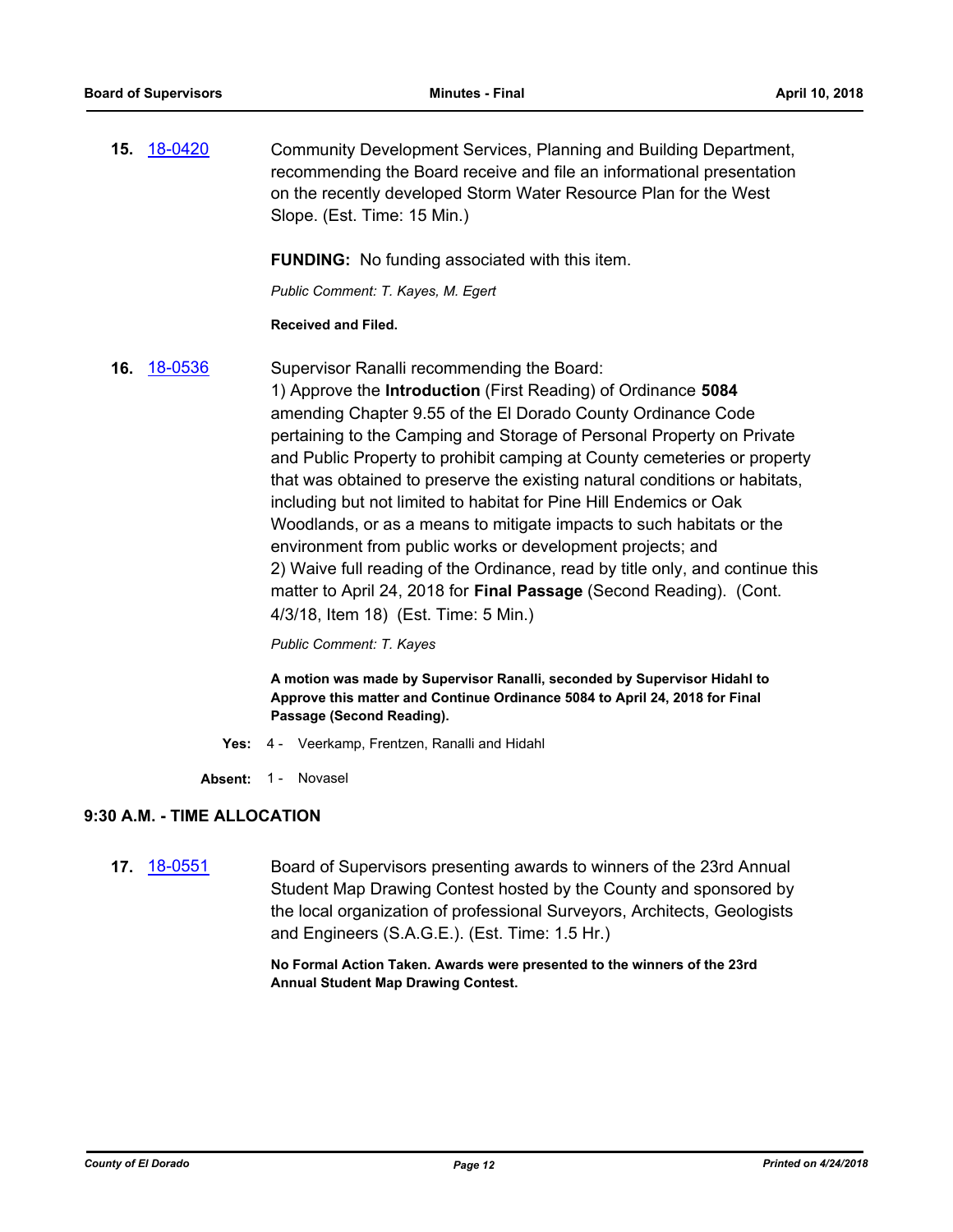#### **11:00 A.M. - TIME ALLOCATION**

**18.** [18-0451](http://eldorado.legistar.com/gateway.aspx?m=l&id=/matter.aspx?key=23796) Health and Human Services Agency recommending the Board adopt and authorize the Chair to sign a Proclamation recognizing April 8, 2018 through April 14, 2018 as "Animal Care and Control Week" in the County of El Dorado. (Est. Time: 5 Min.)

#### **FUNDING:** N/A

**Supervisor Ranalli read the Proclamation. A motion was made by Supervisor Ranalli, seconded by Supervisor Frentzen to Approve this matter.**

- **Yes:** 4 Veerkamp, Frentzen, Ranalli and Hidahl
- Absent: 1 Novasel

## **19.** [18-0347](http://eldorado.legistar.com/gateway.aspx?m=l&id=/matter.aspx?key=23690) HEARING - Community Development Services, Planning and Building Department, recommending the Board conduct a public hearing under the requirements of the Tax Equity and Fiscal Responsibility Act of the Internal Revenue Code of 1986, as amended, to consider adoption and authorizing the Chair to sign Resolution **047-2017** approving the issuance of bonds by the California Municipal Finance Authority, in the aggregated principal amount not to exceed \$21,000,000, to finance the acquisition of an approximately 1.4-acre site and the existing improvements thereon, including an approximately 80,000 square-foot building, and for the improvement of the site and the building and the acquisition and installation of fixtures, furniture and equipment for public charter school use located in unincorporated El Dorado County at 1102 Investment Blvd., El Dorado Hills, (unincorporated El Dorado County), California. The Bonds to be issued by the California Municipal Finance Authority for the Project will be the sole responsibility of the Borrowers, and the County will have no financial, legal, moral obligation, liability or responsibility for the Project, or the repayment of the Bonds for the financing of the Project. (Est. Time: 5 Min.)

**FUNDING:** California Municipal Finance Authority Charter School Revenue Bonds (John Adams Academy, El Dorado Hills Project) Series 2018.

**Supervisor Ranalli opened the public hearing. Supervisor Ranalli closed the public hearing. A motion was made by Supervisor Hidahl, seconded by Supervisor Frentzen to Adopt Resolution 047-2018.**

**Yes:** 4 - Veerkamp, Frentzen, Ranalli and Hidahl

**Absent:** 1 - Novasel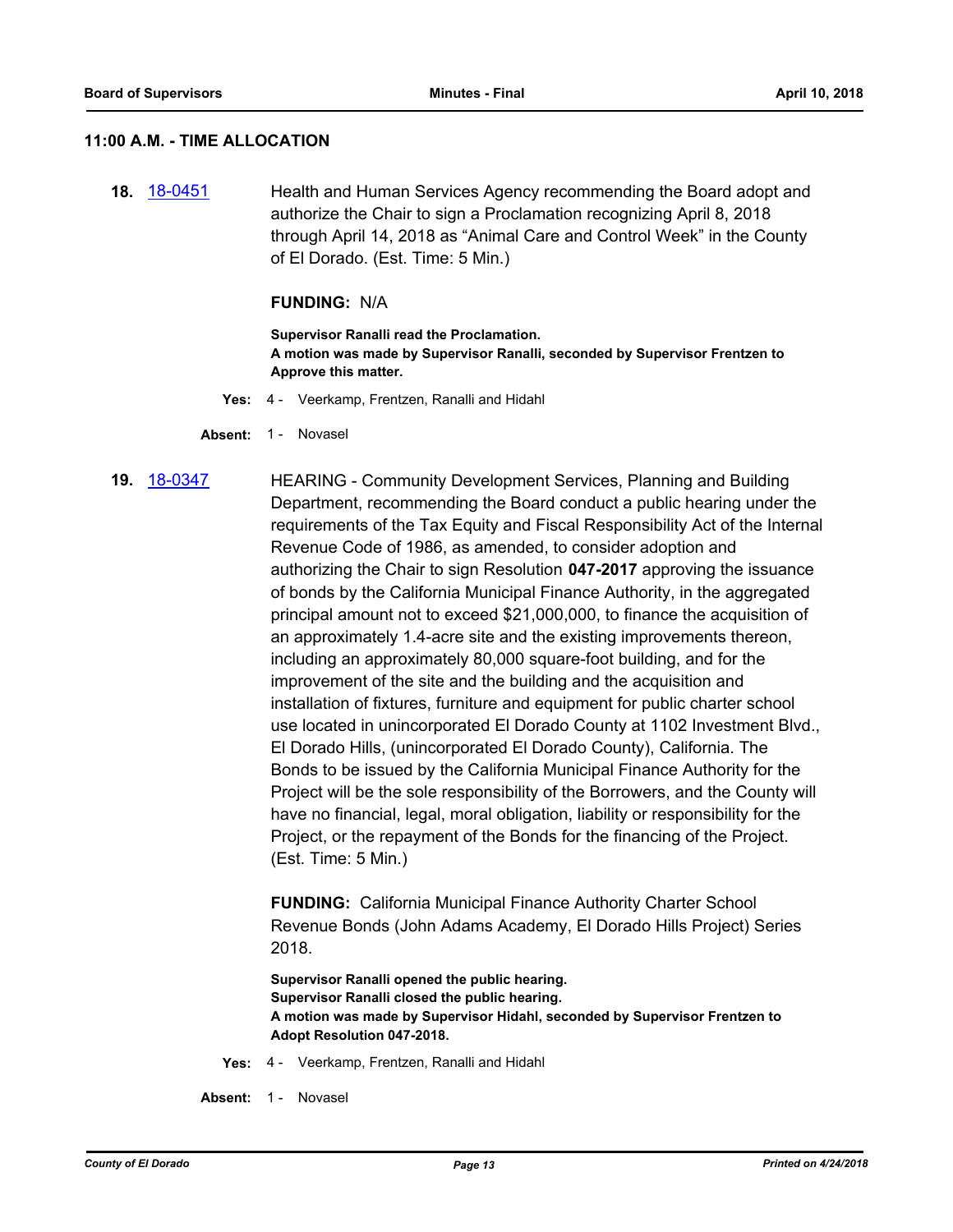**20.** [18-0444](http://eldorado.legistar.com/gateway.aspx?m=l&id=/matter.aspx?key=23789) Health and Human Services Agency (HHSA), recommending the Board: 1) Award Request for Proposals (RFP) 18-952-040, to the successful proposer, Social Entrepreneurs, Inc., to conduct an Oral Health Needs Assessment and provide consulting services to assist HHSA in implementing a Local Oral Health Program for the residents of El Dorado County;

2) Authorize HHSA to negotiate an Agreement for Services with Social Entrepreneurs, Inc., with a total not-to-exceed amount of \$110,000 and a term effective on execution through June 30, 2019;

3) Authorize the Purchasing Agent to execute said Agreement for Services, contingent upon approval by County Counsel and Risk Management; and

4) Authorize the Purchasing Agent, or designee, to execute any amendments relating to the Agreement developed in association with RFP 18-952-040, which do not increase the maximum dollar amount or term of the Agreement, and contingent upon approval by County Counsel and Risk Management. (Est. Time: 5 Min.)

#### **FUNDING:** State Funding.

**A motion was made by Supervisor Frentzen, seconded by Supervisor Veerkamp to Approve this matter.**

**Yes:** 4 - Veerkamp, Frentzen, Ranalli and Hidahl

Absent: 1 - Novasel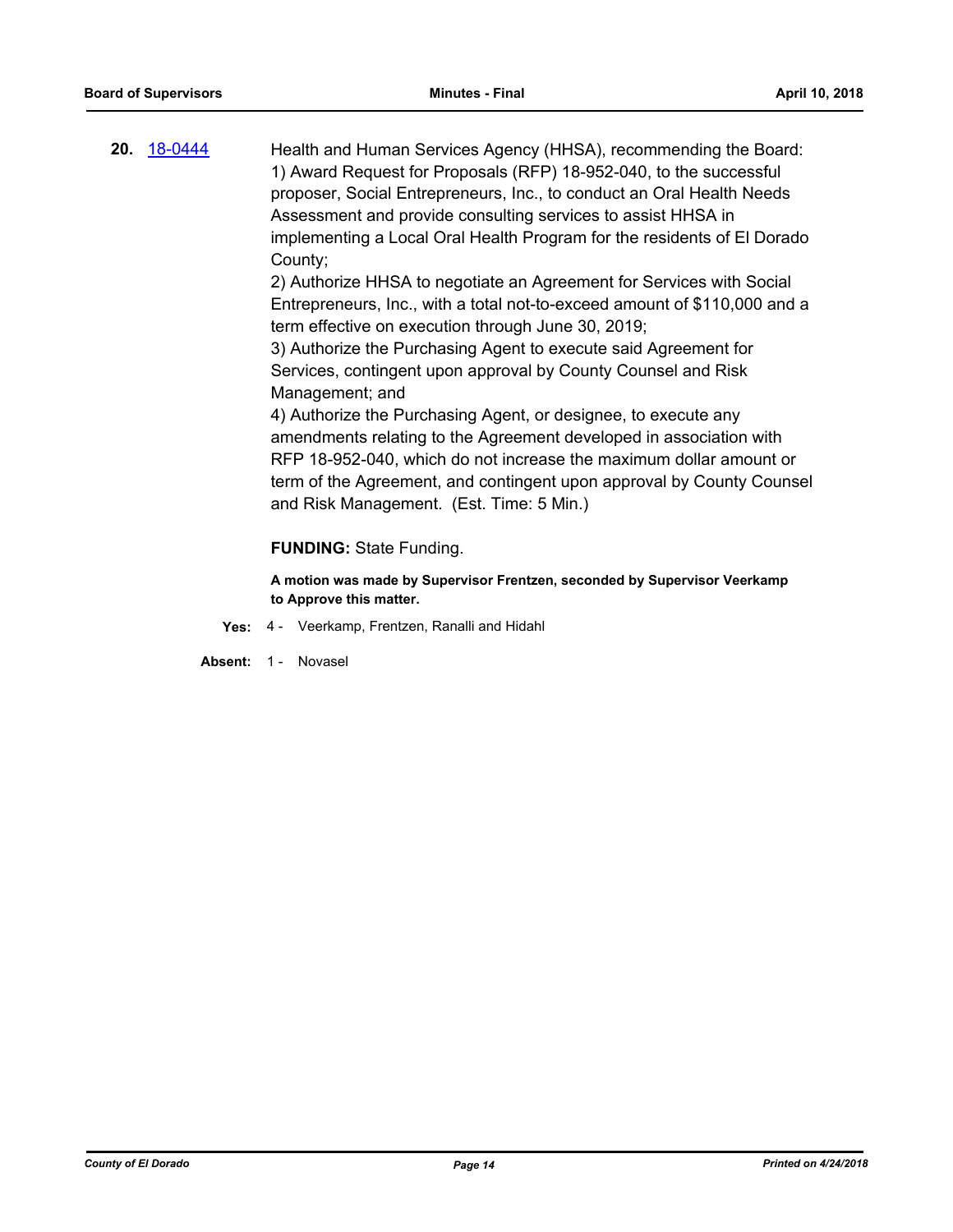#### **1:30 P.M. - TIME ALLOCATION**

**21.** [18-0562](http://eldorado.legistar.com/gateway.aspx?m=l&id=/matter.aspx?key=23907) Supervisor Ranalli recommending the Board consider the following: 1) Direct the Planning and Building Director, pursuant to his recommendation and Section 130.71.110 of the County Ordinance Code pertaining to the Ecological Preserve Fee, that Rare Plant Endowment funds be used for any specialized cleanup and/or maintenance work that might be required for the approximately 30 acres of County-owned land near Palmer Drive and Loma Drive acquired by the County for the purposes of rare plant preservation and project mitigation, with a not to exceed amount of \$20,000; and

2) Direct the Planning and Building Director and the Transportation Director to provide a report to the Board before the end of 2018, on the condition of this property following the completion of work to cleanup and secure this property. (Est. Time: 30 Min.)

**A motion was made by Supervisor Ranalli, seconded by Supervisor Veerkamp to Approve this matter.**

**Yes:** 4 - Veerkamp, Frentzen, Ranalli and Hidahl

Absent: 1 - Novasel

#### **2:00 P.M. - TIME ALLOCATION**

**22.** [18-0355](http://eldorado.legistar.com/gateway.aspx?m=l&id=/matter.aspx?key=23698) HEARING - To consider a request submitted by Adam and Angela Anderson appealing the Planning Commission's February 8, 2018, County modification of Special Use Permit S10-0009 for Villa Florentina Bed & Breakfast limiting amplified music until 7:00 PM on property identified by Assessor's Parcel Number 006-132-28, consisting of 3.57 acres in the Coloma area; and Planning staff recommending the Board deny the appeal, thereby upholding the Planning Commission's February 8, 2018, modifications of the original Conditions of Approval of Special Use Permit S10-0009. (Supervisorial District 4) (Est. Time: 1 Hr.)

> *Public Comment: R. Smay, B. Day, R. Smay, C. Ciotal, D. White, M. Lane, C. Anders, D. Smay, B. White, S. Schwartz-Kendall, C. Sandberg, J. Vanhall, J. England*

**Supervisor Ranalli opened the public hearing and at the conclusion of the public comment period, closed the public hearing.**

**A motion was made by Supervisor Veerkamp, seconded by Supervisor Hidahl to:**

**1) Conceptually deny the Appeal by Adam and Amy Anderson;**

**2) Conceptually modify Special Use Permit S10-0009 for Villa Florentina Bed & Breakfast to remove the ability to conduct special events, however allowing a stay of enforcement for the permitees' three existing contractual obligations under the terms of the original permit; and**

**3) Continue this matter to April 24, 2018 for final action and adoption of findings of fact consistent with the evidence presented.**

**Yes:** 4 - Veerkamp, Frentzen, Ranalli and Hidahl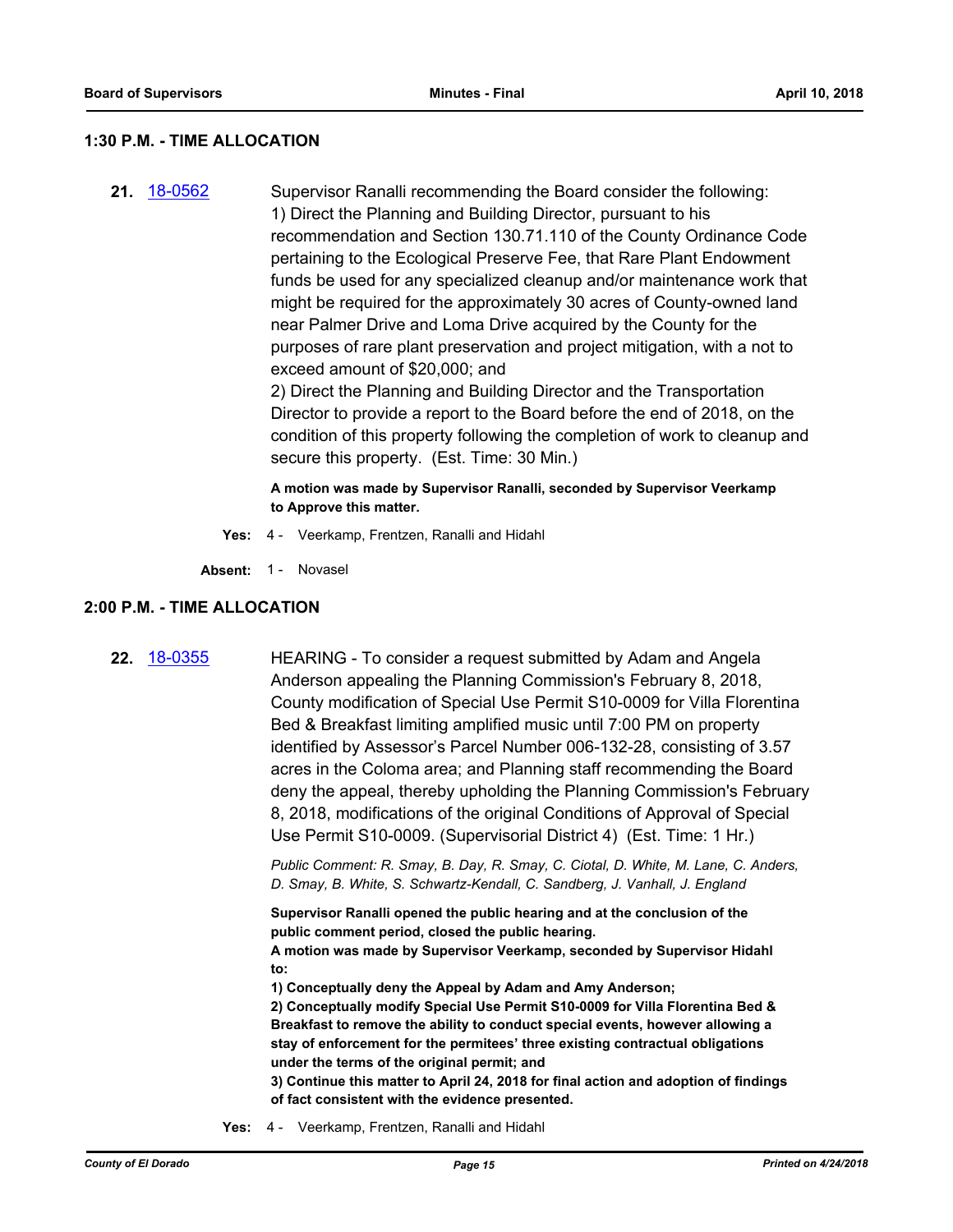Absent: 1 - Novasel

#### **ITEMS TO/FROM SUPERVISORS**

**Supervisor Frentzen reported on the following: Ambulance and Fire working group. Transit Authority and Transportation Commission meetings. Senior Legal Ad Hoc meeting.**

**Supervisor Veerkamp reported on the following: Fair Board meeting. Sacramento Area Council of Government transportation meeting. Public budget discussion. New Hire orientation. Agricultural round table. Ambulance and Fire working group. Cap to Cap in Washington, DC.**

**Supervisor Hidahl reported on the following: School traffic discussion. Transit Authority and Transportation Commission meetings. Cap to Cap meetings. Crime Victims Rights week. Monthly community meeting. District I web page.**

**Supervisor Ranalli reported on the following: Divide Chamber mixer. Transit Authority and Transportation Commission meetings. Cameron Park Community Services District. Garden Valley fire breakfast. Vacation Home Rental Ad Hoc in Tahoe. Cap to Cap in Washington, DC.**

#### **CAO UPDATE**

**Don Ashton, Chief Administrative Officer, reported on the following: No Board meeting next Tuesday. Special Board meeting on Friday, April 20, 2018 at 9:00 a.m.**

#### **ADJOURNED AT 3:38 P.M.**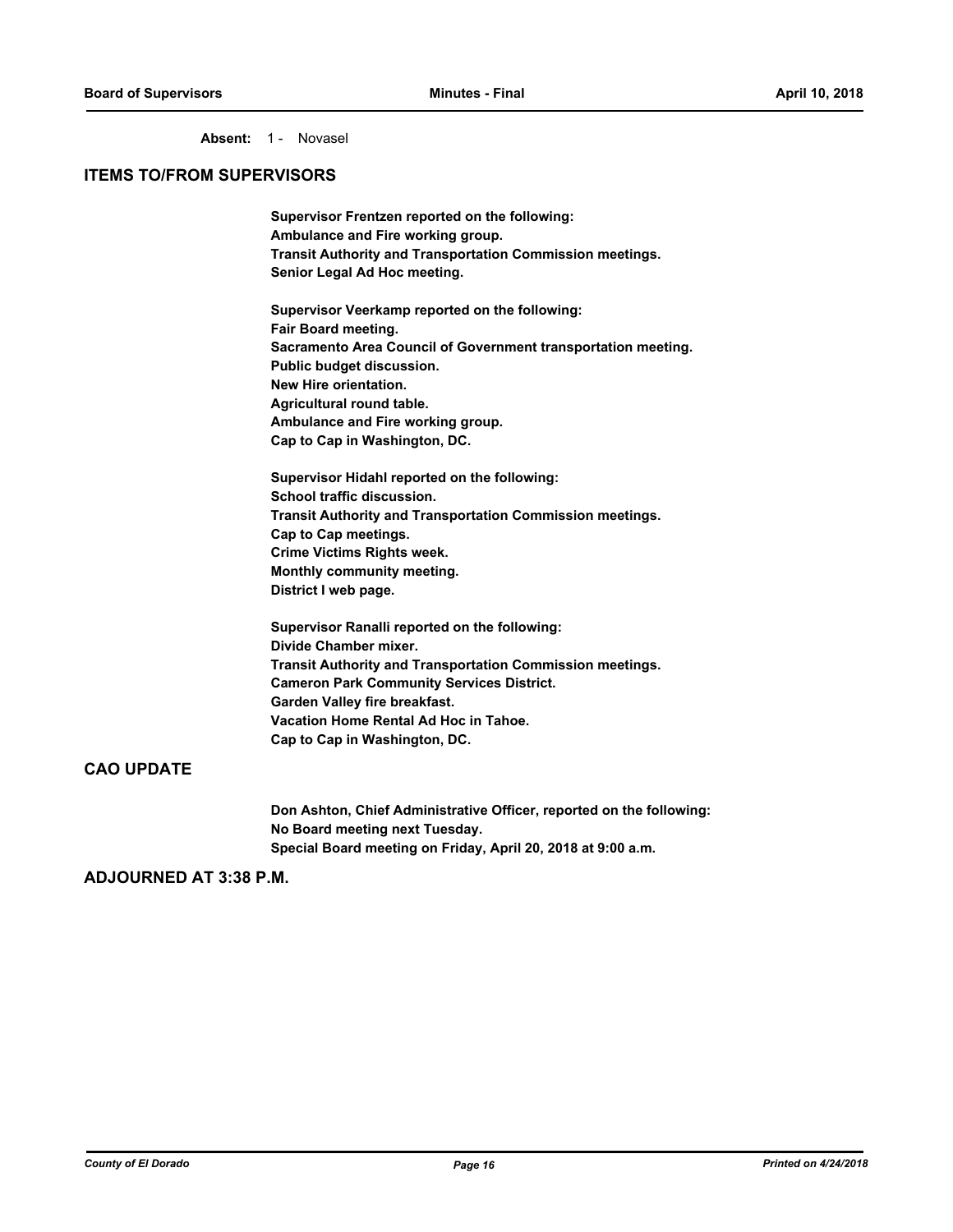### **CLOSED SESSION**

**23.** [18-0529](http://eldorado.legistar.com/gateway.aspx?m=l&id=/matter.aspx?key=23874) **Conference with Legal Counsel - Initiation of Litigation** pursuant to Government Code Section 54956.9(d)(4). Number of potential cases: (1). (Est. Time: 15 Min.)

> **No Action Reported. Supervisors Hidahl, Frentzen, Veerkamp and Ranalli participated. Supervisor Novsel was absent.**